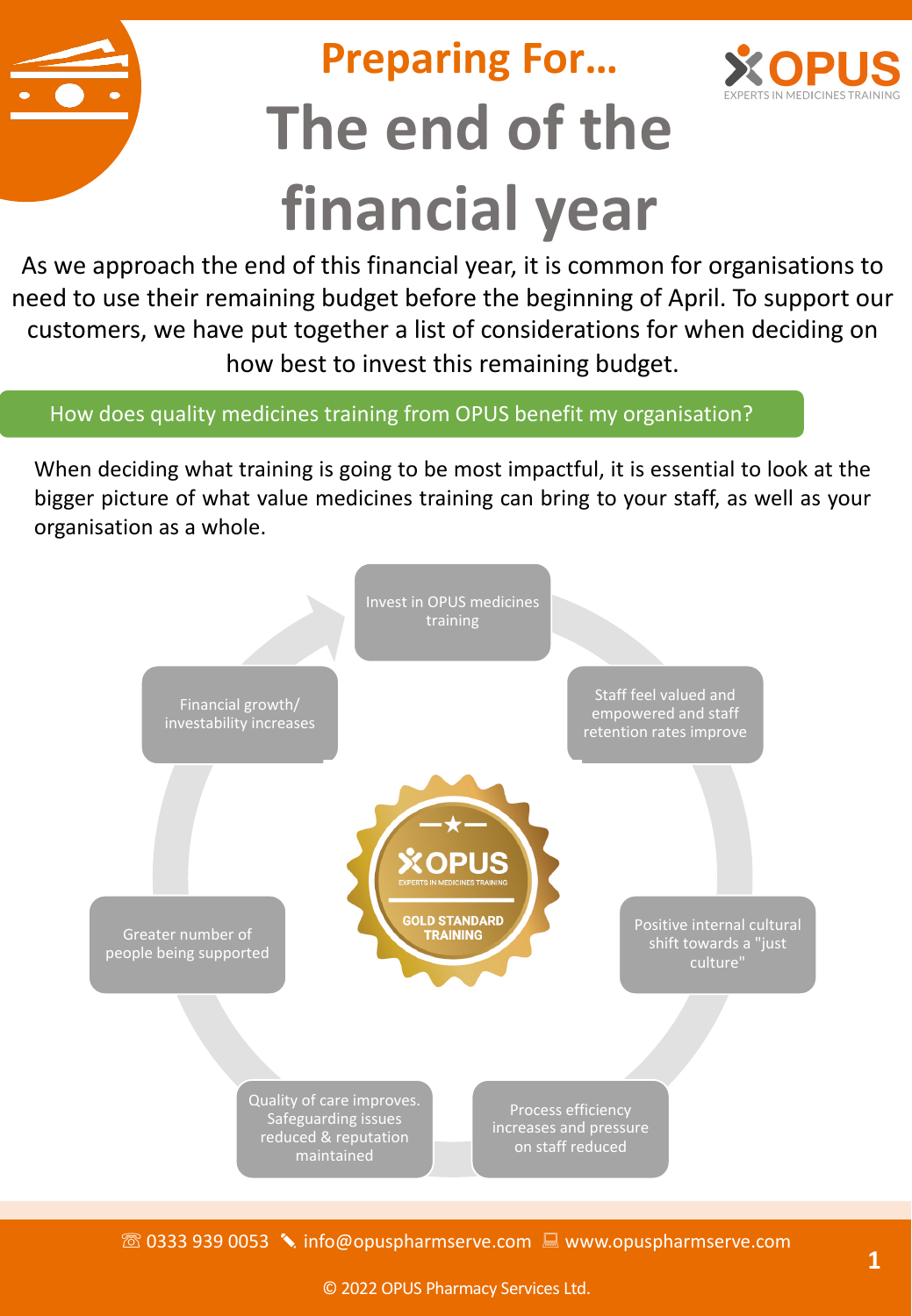

To help you understand what training is going to bring the most value to your organisation over the coming year, we have put together a checklist of things to consider about the upcoming training needs of your organisation.

#### Training Needs Checklist

| $\mathbf{1}$     | Have you identified clear training pathways for every level of staff in your<br>organisation to follow? Is any training missing? Are there any gaps?                                                            |  |
|------------------|-----------------------------------------------------------------------------------------------------------------------------------------------------------------------------------------------------------------|--|
| $\overline{2}$   | Will there be new staff members joining your organisation who will need<br>essential medicines training in order to undertake their role?                                                                       |  |
| 3                | Will any staff members have certificates expiring this year, who will need<br>refresher training to remain compliant?                                                                                           |  |
| $\overline{4}$   | Will you be competency assessing all staff annually, as a minimum, as<br>required by Skills for Care?                                                                                                           |  |
| 5                | Will staff require training on particular medicines or medical conditions to<br>enable them to provide exceptional person-centred care to the people<br>they support?                                           |  |
| $6 \overline{6}$ | Is anyone due to join your organisation who will need support with a new<br>medicine or medical condition that staff are not yet trained on?                                                                    |  |
| $\overline{7}$   | Are there any Managers/ Senior Staff you wish to upskill to be able to<br>competency assess their staff and/or understand how to undertake<br>effective outcome-based audit?                                    |  |
| 8                | Are there senior staff you wish to upskill with further knowledge and skills<br>to increase their confidence and competence in their role e.g.<br>Transcribing, Safe Handling of Medicines Intermediate Course? |  |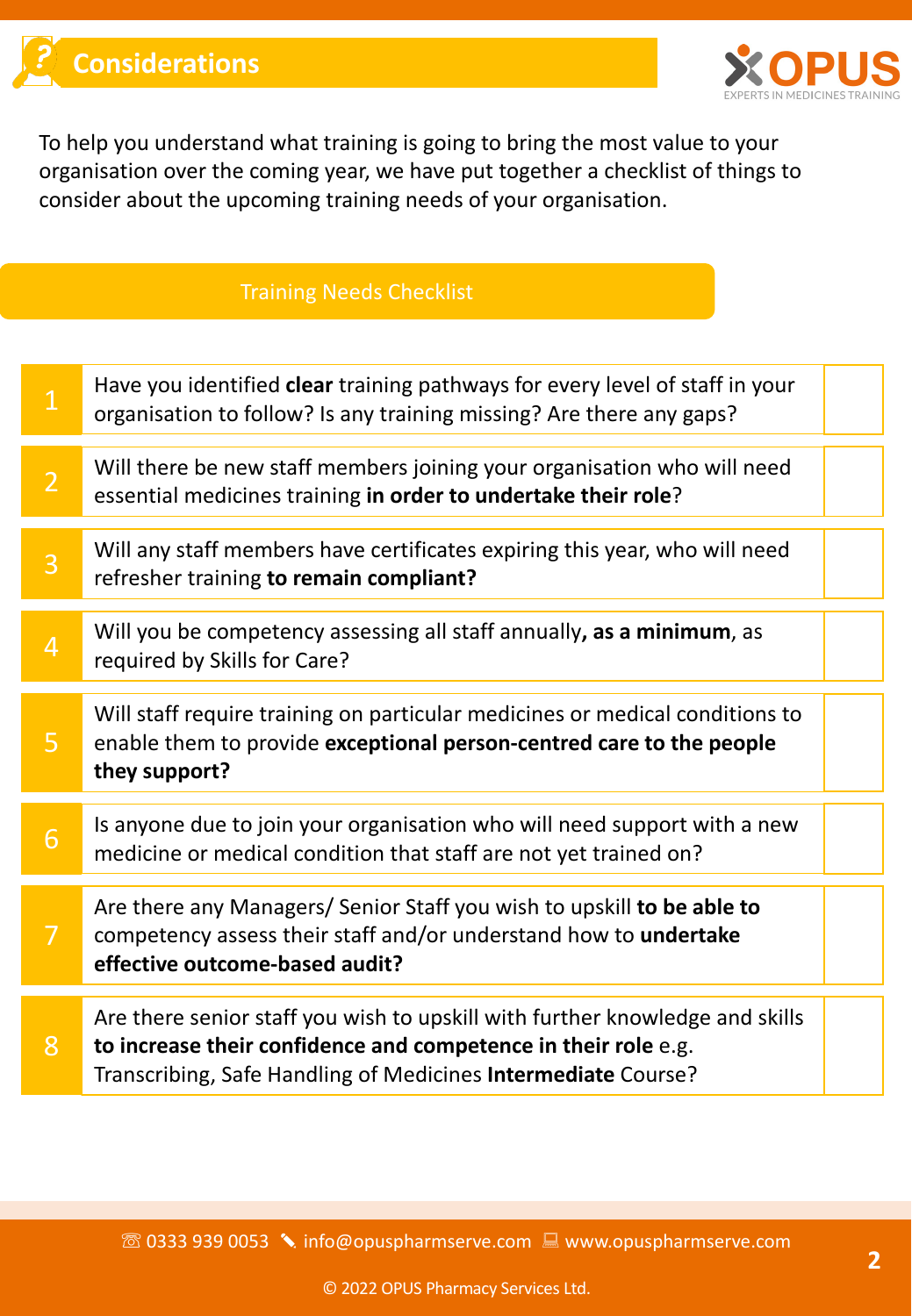

## **Training Pathways for All Roles** Check out the OPUS Gold Standard

Training Pathways on the next page

## **Invoice Now - Train Later**

We are happy to invoice ahead of time for any training and roll it out whenever you need it.

## **Create a Training Reserve**

Order e-learning, distance learning or online interactive workbooks ahead of time so you have a supply ready for when you need it.

OPUS licences or workbooks have no expiry. Keep your licences in reserve and allocate them to staff as and when they need it.

#### **OPUS Value**

We know it is important to prepare for the future training needs of your workforce so we offer discounts for bulk orders of all our e-learning, distance learning and online interactive distance learning workbooks. Example discounts are below.

|                                                                                                                                                       | Price per licence<br>(+ VAT) |                              |                                |                                |                                |                     |
|-------------------------------------------------------------------------------------------------------------------------------------------------------|------------------------------|------------------------------|--------------------------------|--------------------------------|--------------------------------|---------------------|
| <b>OPUS Discounted Rates</b>                                                                                                                          | From<br>1 to 9<br>Licences   | From<br>10 to 99<br>Licences | From<br>100 to 499<br>Licences | From<br>500 to 749<br>Licences | From<br>750 to 999<br>Licences | $1000+$<br>Licences |
| <b>E-learning Foundation Courses</b><br>Available for all care settings                                                                               | £35.00                       | £30.00                       | £27.50                         | £25.00                         | £22.50                         | £20.00              |
| <b>E-learning Refresher Courses</b><br><b>Available for all care settings</b>                                                                         | £25.00                       | £22.50                       | £20.00                         | Price on application           |                                |                     |
| <b>Bitesize Distance Learning Workbooks</b><br>(e.g. buccal midazolam/ warfarin/<br>diabetes/anaphylaxis/dysphagia/<br>depression & bipolar disorder) | £15.00                       | £12.50                       | £10.00                         | Price on application           |                                |                     |
|                                                                                                                                                       |                              |                              |                                |                                |                                |                     |

**Notes: Discounted prices are for quantities of licences purchased at the same time.**

☏ 0333 939 0053 ✎ info@opuspharmserve.com : www.opuspharmserve.com